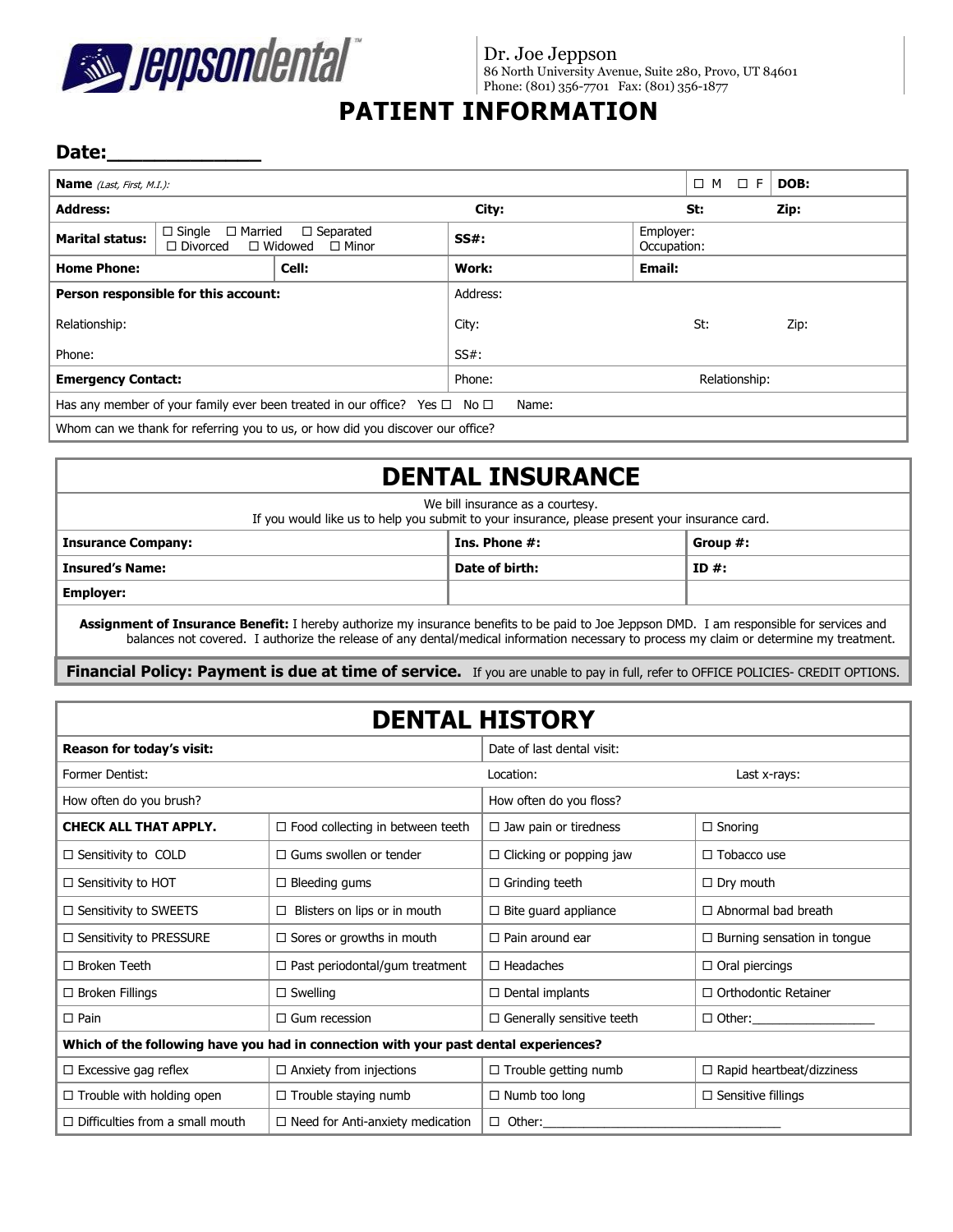## **HEALTH HISTORY**

٦

| HEALIH HISIUKT                                                                                                                                    |                                |                                            |                                       |                                                                    |  |                                               |  |
|---------------------------------------------------------------------------------------------------------------------------------------------------|--------------------------------|--------------------------------------------|---------------------------------------|--------------------------------------------------------------------|--|-----------------------------------------------|--|
| <b>Date of last visit:</b><br><b>Physician:</b>                                                                                                   |                                |                                            |                                       |                                                                    |  |                                               |  |
| Mark all that apply.                                                                                                                              |                                | $\Box$ Recent surgery/illness<br>Describe: |                                       | $\square$ Lung problems                                            |  | $\Box$ Anxiety                                |  |
| $\Box$ Osteoporosis<br>□ Use of Fosamax, Zometa,                                                                                                  |                                |                                            |                                       | $\square$ Jaw pain                                                 |  | $\Box$ Stroke                                 |  |
|                                                                                                                                                   | Aredia, Actonel, or Boniva,    |                                            |                                       | □ Kidney disease                                                   |  | $\Box$ Swollen feet or ankles                 |  |
| □ Use of Fen-Phen, or like<br>drugs                                                                                                               |                                | □ Cough, persistent<br>or bloody           |                                       | $\Box$ Liver disease                                               |  | $\Box$ Swollen neck glands                    |  |
|                                                                                                                                                   | $\Box$ AIDS/HIV                | □ Cortisone<br>treatments                  | $\Box$ Low blood pressure             |                                                                    |  | $\Box$ Thyroid problems                       |  |
| $\Box$ Anemia                                                                                                                                     |                                | $\Box$ Diabetes                            |                                       | $\Box$ Mitral valve prolapse                                       |  | $\Box$ Tonsillitis                            |  |
|                                                                                                                                                   | □ Arthritis, Rheumatism        | $\Box$ Emphysema                           | $\Box$ Nervous problems               |                                                                    |  | $\Box$ Tuberculosis                           |  |
|                                                                                                                                                   | $\Box$ Artificial heart valves | $\Box$ Epilepsy                            |                                       | $\Box$ Pacemaker                                                   |  | $\Box$ Tumor of head or neck                  |  |
|                                                                                                                                                   | $\Box$ Artificial joints       | $\Box$ Fainting or<br>dizziness            |                                       | □ Psychiatric care                                                 |  | $\Box$ Ulcer                                  |  |
| $\Box$ Asthma<br>inhaler                                                                                                                          | $\Box$ Use an                  | $\Box$ Glaucoma                            |                                       | $\Box$ Radiation treatment                                         |  | $\Box$ Venereal disease                       |  |
| $\Box$ Back problems                                                                                                                              |                                | $\Box$ Headaches                           |                                       | $\Box$ Respiratory disease                                         |  | □ Weight loss,<br>unexplained                 |  |
| $\square$ Excessive bleeding<br>episodes                                                                                                          |                                | $\Box$ Heart Murmur                        |                                       | $\Box$ Rheumatic fever                                             |  | $\square$ Tobacco use                         |  |
| $\Box$ Blood disease                                                                                                                              |                                | $\Box$ Heart problems                      |                                       | $\Box$ Scarlet fever                                               |  | □Drink coffee, tea, red<br>wine or dark colas |  |
| $\Box$ Cancer,<br>Type                                                                                                                            |                                | $\Box$ Hepatitis type $\_\_$               |                                       | $\Box$ Shortness of breath                                         |  | <b>OTHERS:</b>                                |  |
| □ Chemical/Drug<br>dependency                                                                                                                     |                                | $\Box$ Herpes                              | $\Box$ Sinus trouble                  |                                                                    |  |                                               |  |
|                                                                                                                                                   | $\Box$ Chemotherapy            |                                            | $\Box$ High blood<br>$\Box$ Skin rash |                                                                    |  |                                               |  |
| $\Box$ Circulation problems                                                                                                                       |                                | $\square$ Jaundice                         | $\Box$ Special diet                   |                                                                    |  |                                               |  |
| Nursing □<br>Pregnant □ Due date<br><b>Women:</b><br>(NOTE: Taking antibiotics reduces efficacy of oral contraception.)<br>Taking birth control □ |                                |                                            |                                       |                                                                    |  |                                               |  |
| <b>MEDICATIONS</b><br>$\square$ None                                                                                                              |                                |                                            |                                       |                                                                    |  |                                               |  |
| List any medications or supplements you are currently taking and the corresponding diagnosis:                                                     |                                |                                            |                                       |                                                                    |  |                                               |  |
|                                                                                                                                                   |                                |                                            |                                       |                                                                    |  |                                               |  |
|                                                                                                                                                   |                                |                                            |                                       |                                                                    |  |                                               |  |
|                                                                                                                                                   |                                |                                            |                                       |                                                                    |  |                                               |  |
| <b>ALLERGIES ONONE</b>                                                                                                                            |                                |                                            |                                       |                                                                    |  |                                               |  |
| $\Box$ Aspirin                                                                                                                                    |                                | $\Box$ Penicillin                          | $\Box$ Barbiturates                   | $\Box$ Metals                                                      |  | $\Box$ Local anesthetic                       |  |
| $\Box$ Iodine                                                                                                                                     | $\Box$ Latex                   |                                            | $\Box$ Codeine                        | $\Box$ Sulfa                                                       |  | <b>OTHERS:</b>                                |  |
|                                                                                                                                                   |                                | <b>COSMETIC DENTISTRY</b>                  |                                       | (Mark to receive more information regarding any of the following.) |  |                                               |  |
| Teeth Whitening □                                                                                                                                 |                                | Straighter Teeth □                         |                                       | Veneers, Crowns, or Cosmetic Bonding □                             |  | Free Consult □                                |  |
|                                                                                                                                                   |                                |                                            |                                       |                                                                    |  |                                               |  |

What changes would you make to your smile? \_\_\_\_\_\_\_\_\_\_\_\_\_\_\_\_\_\_\_\_\_\_\_\_\_\_\_\_\_\_\_\_\_\_\_\_\_\_\_\_\_\_\_\_\_\_\_\_\_\_\_\_\_\_\_\_\_\_\_\_

Г

| I hereby certify that the answers to the foregoing questions are accurate to the best of my knowledge.<br>I accept the terms of Jeppson Dental's financial and office policies. |      |  |  |
|---------------------------------------------------------------------------------------------------------------------------------------------------------------------------------|------|--|--|
| <b>Signature</b><br>Patient, parent, legal quardian or authorized agent of the patient                                                                                          | Date |  |  |

 $\overline{\phantom{a}}$  , and the contribution of the contribution of the contribution of the contribution of the contribution of the contribution of the contribution of the contribution of the contribution of the contribution of the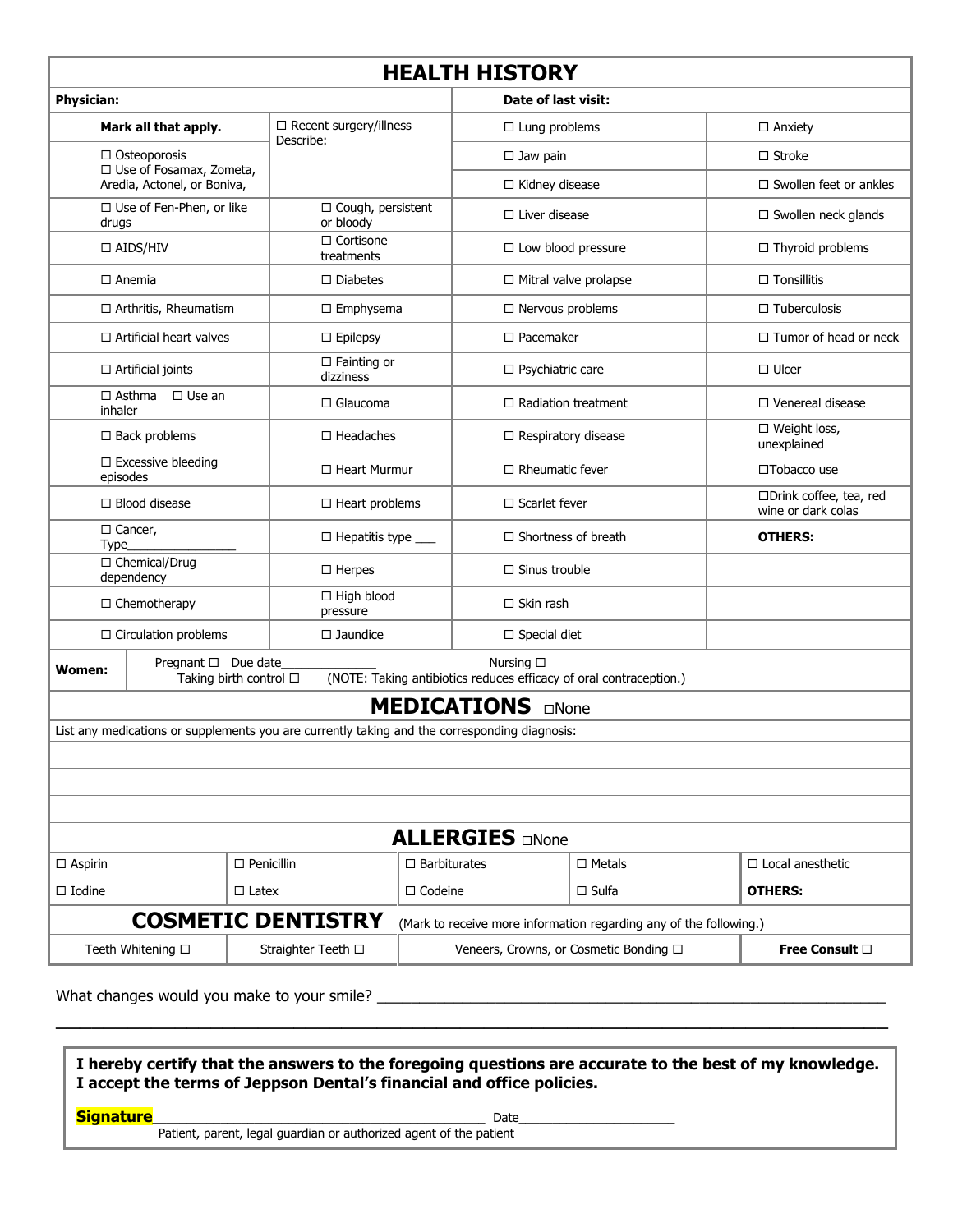

### **APPOINTMENT POLICIES**

**Your appointment times are very important to us.** 

Several staff members are employed to ensure your visits to our office are time and cost efficient to us both. We confirm as a courtesy, but the ultimate responsibility is yours to keep your appointment.

- 1. Cancellation with less than 2 Business Days notice will be subject to a **\$75 fee** per every hour missed.
- 2. In the event of an emergency after regular business hours a **\$55 emergency fee** will be charged for established patients in addition to the necessary treatment fees. Patients who are not established in the practice will be charged \$125 after hours emergency fee.

 **Please Initial:\_\_\_\_\_\_\_\_\_\_\_**

### **OFFICE FINANCIAL POLICY**

**Jeppson Dental does require payment in full for your portion at the time of service.**

Your dental benefits are based upon a contract made between your employer and an insurance company. If you have any questions regarding your dental benefits please contact your employer or insurance company directly. Dental benefit plans will never pay for completion of your dental care. It is only meant to assist you.

- 1. We accept cash, checks, Visa, MasterCard, and Discover Card. Credit card payments can be made over the phone.
- 2. We bill insurance as a courtesy to you. **Your estimated portion is due at time of service**.
- 3. A statement of any remaining balance after insurance will be sent to you, which the balance is due upon receipt.

4. I also agree to pay a finance charge of 1.75% per month on any balance carried over from the previous month. Note: If your insurance sends your benefit checks to you (BC/BS), full payment is due at time of service.

5. There will be a \$25.00 charge for all Returned checks due to Non Sufficient Funds.

#### **Credit options:**

I agree to arrange one of the below options prior to receiving treatment or to pay in full at the time of service.

- 1. Payment in full.
- 2. CareCredit outside financing with a 12-month interest-free plan for charges over \$300 OAC. Application must be submitted and approved prior to treatment.
- 3. 90 day in-office financing with automatic monthly charges to your credit card. 5% administrative fee.

**Collections:** Any balance remaining 90 days after the date of service or financial agreement that is not followed is subject to a collection fee. Should your account be turned over for collection, the undersigned agrees to pay all costs to collect the debt, including, but not limited to, interest in the amount of 18% per annum, attorney's fees, court costs, and collection fees in the amount of 40%. The obligation to pay the collection fees shall be imposed at the time of assignment of the debt to a third party debt collection agency.

### **PRIVACY POLICY**

I have been given the opportunity to read and understand the privacy policies of this office. I understand that I can ask for any portion of the document to be explained to me before signing and **a copy of the privacy policies will be provided at my request**.

I hereby release the use of any **dental photographs** taken during the course of my treatment for the use of Jeppson Dental for patient education or practice promotion.

### **INFORMED CONSENT AND ASSIGNMENT OF BENEFITS**

I have been informed of my treatment plan and associated fees. I agree to be responsible for all charges for dental services and materials not paid by my dental benefit plan. To the extent permitted by law, I consent to your use and disclosure of my protected health information to carry out payment activities in connection with treatment claims. I also authorize direct payment of my dental benefits directly to Dr. Jeppson or Jeppson Dental.

I understand and agree to the above office policies. Name (Please Print):\_\_\_\_\_\_\_\_\_\_\_\_\_\_\_\_\_\_\_\_

Signature:\_\_\_\_\_\_\_\_\_\_\_\_\_\_\_\_\_\_\_\_\_\_\_\_\_\_\_\_\_\_\_\_\_\_ Date:\_\_\_\_\_\_\_\_\_\_\_\_\_\_\_\_